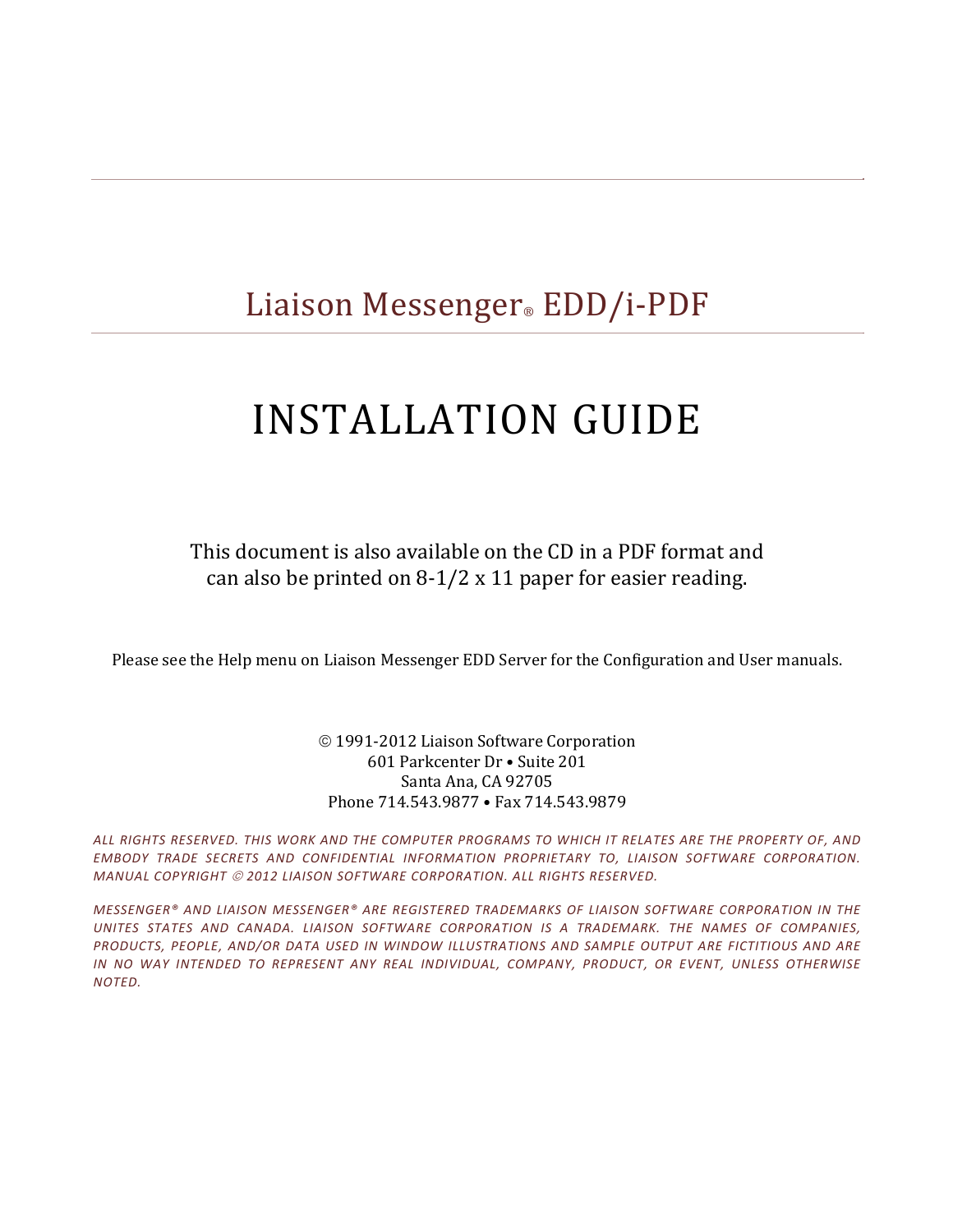## **OFFICIAL LICENSE AGREEMENT Liaison Software Corporation**

The Software or Firmware, referred to as "Program", is licensed not sold. Liaison Software Corporation, or the applicable Liaison Software Country organization, grants you a license for the Program only in the country for which it was acquired. You obtain no rights other than those granted you under this license.

The term "Program" means the original and all whole or partial copies of it, including modified copies or portions merged into other programs. Liaison Software Corporation retains title to the Program. Liaison Software Corporation owns, or has licensed from the owner, copyrights in the Program. 

You are responsible for the selection of the Program and for the installation of, use of, and results obtained from the Program.

#### 1. License

Under this license, you may: 1) Use the Program on only one machine at any one time for the Single-user version of the program and on only one server at any one time for the multi-user version of the Program. When data and programs are on different servers, a multi-server or WAN (Wide Area Network) license is required. 2) Copy the Program for backup. 3) Transfer possession of the Program to another party.

If you transfer the Program, you must transfer a copy of this license, all other documentation, and at least one complete, unaltered copy of the Program to the other party. You must, at the same time, either transfer all of your other copies of the Program to the other party or destroy them. Your license is then terminated. The other party agrees to these terms and conditions by its first use of the Program.

You may not: 1) Use, copy, modify, merge, or transfer copies of the program except as provided in this license. 2) Reverse assemble or reverse compile the Program. 3) Sublicense, rent, lease, or assign the Program.

#### 2. Limited Warranty

The Programs are not warranted and are licensed on an "AS IS" basis by Liaison Software Corporation. All Programs have a 30 day limited warranty on their media, which commences from the date of purchase.

THESE WARRANTIES ARE IN LIEU OF ALL OTHER WARRANTIES (OR CONDITIONS), EXPRESSED OR IMPLIED, INCLUDING, BUT NOT LIMITED TO, THE IMPLIED WARRANTIES OF MERCHANTABILITY AND FITNESS FOR A PARTICULAR PURPOSE.

SOME JURISIDICTIONS DO NOT ALLOW THE EXCLUSIONS OF IMPLIED WARRANTIES, SO THE ABOVE EXCLUSION MAY NOT APPLY TO YOU.

#### 3. Limitations Of Remedies

Liaison Software Corporation entire liability and your exclusive remedy shall be: 1) The replacement of any diskette not meeting the "Limited Warranty" and which is returned to Liaison Software Corporation along with your original purchase receipt.

If Liaison Software Corporation is unable to deliver a replacement diskette, which is free from defects in materials or workmanship, you may terminate this Agreement by returning the programs, documentation, hardware and any other materials provided, within 90 days of purchase, and your money will be refunded.

IN NO EVENT WILL LIAISON SOFTWARE CORPORATION BE LIABLE TO YOU FOR ANY DAMAGES, INCLUDING ANY LOST PROFITS, LOST SAVINGS, OR OTHER INCIDENTAL OR CONSEQUENTIAL DAMAGES ARISING OUT OF THE USE OR INABILITY TO USE LIAISON SOFTWARE CORPORATION PROGRAMS OR HARDWARE EVEN IF LIAISON SOFTWARE CORPORATION HAS BEEN ADVISED OF THE POSSIBILITY OF SUCH DAMAGES OR FOR ANY CLAIM BY ANY OTHER PARTY. 

SOME STATES DO NOT ALLOW THE LIMITATION OR EXCLUSION OF LIABILITY FOR INCIDENTAL OR CONSEQUENTIAL DAMAGES, SO THE ABOVE LIMITATION OR EXCLUSION MAY NOT APPLY TO YOU.

#### 4. General Provisions

You may terminate your license at any time. Liaison Software Corporation may terminate your license if you fail to comply with the terms and conditions of this license. In either event, you must destroy all your copies of the Program. You may not sublicense, assign or transfer this license, programs, or the program documentation except as expressly provided for in this Agreement. Any attempt otherwise to sublicense, assign or transfer any of the rights, duties, or obligations hereunder is null and void. You are responsible for payment of any taxes, resulting from this license. Neither party may bring an action, regardless of form, more than two years after the cause of action arose. If you acquired the Program in the United States, the laws of the state of California govern this license. If you acquired the Program in Canada, the laws of the Province of Ontario govern this license. Otherwise, this license is governed by the laws of the country in which you acquired the Program.

#### 5. Intellectual Property Rights

a) RESELLER recognizes LIAISON's and/or the relevant manufacturer(s) right, title and interest in and to the rights to patents, design, utility models, software architecture and coding methodology, trademarks, trade names, know-how, trade secrets, copyright, photography rights and other industrial and intellectual property rights, hereafter collectively referred to as "Intellectual Property Rights", relating to the Products. b) Specifically, all right, title and interest in and to the Intellectual Property Rights relating to the Products shall at all times remain the property of LIAISON and/or the manufacturer(s) and RESELLER shall not use any Intellectual Property Rights in any manner except as permitted in this Agreement or by prior written authorization of LIAISON and/or the manufacturer(s). c) RESELLER shall not remove or alter any Intellectual Property Rights notice associated with the Products without the express written permission of LIAISON and/or the manufacturer(s). d) RESELLER agrees that it will not de-compile, reverse engineer, or otherwise in any manner attempt to derive or have derived the source code for the Products, except to the extent allowed under applicable law. e) RESELLER agrees that it will not use the provided Not For Resale products to develop a product, which may compete with Liaison Software Corporation or the products of Liaison Software Corporation. f) RESELLER agrees not to lend, borrow, resell, or reassign the provided products to any 3<sup>rd</sup> Party who may develop, produce or resell a competing product or who may compete with Liaison Software Corporation.

#### **Should you have any questions about this Agreement, you may contact Liaison Software Corporation by writing to 601 Parkcenter Dr, Suite 201, Santa Ana, CA 92705.**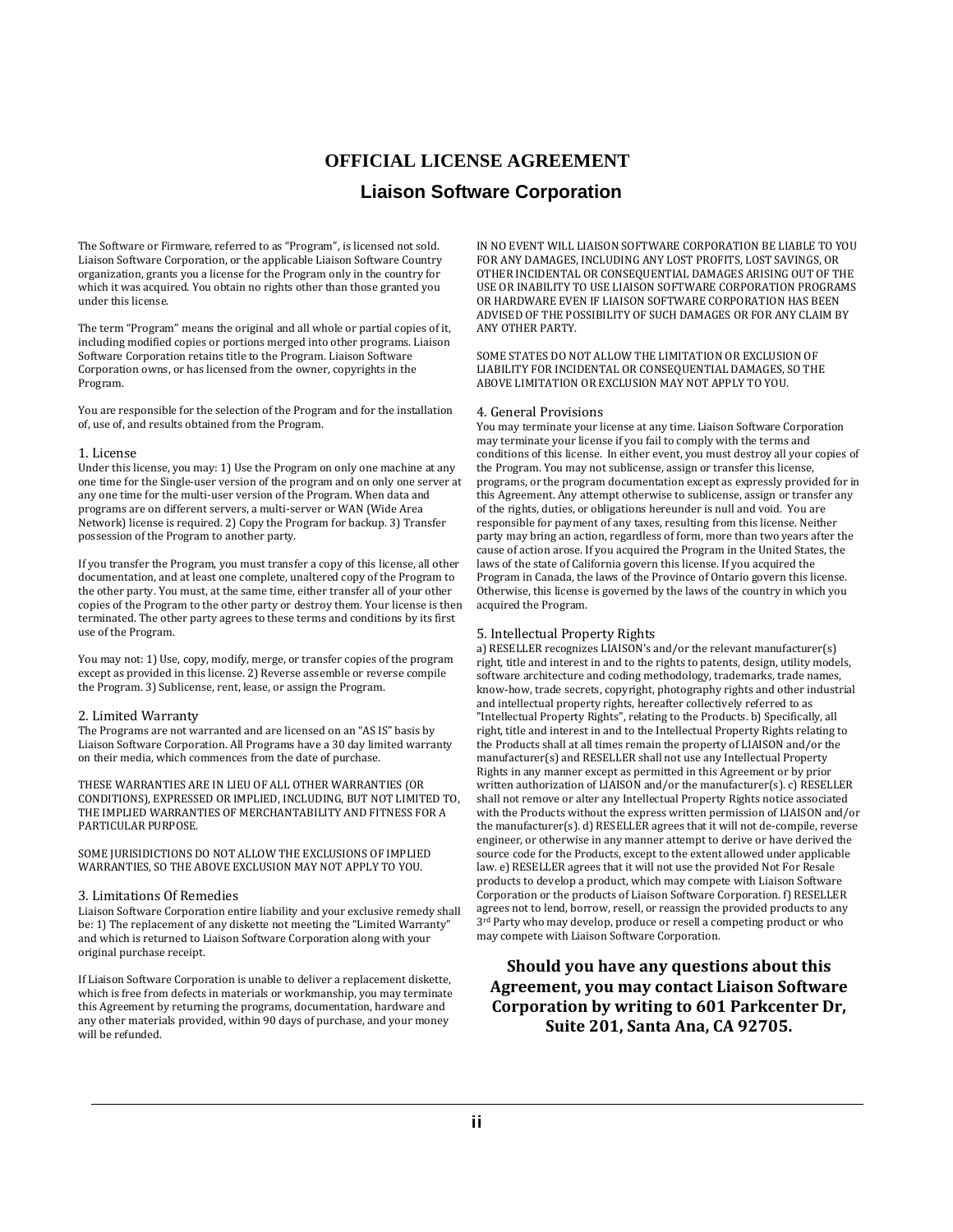# Liaison Messenger<sup>®</sup> Support and Maintenance Agreement

Upon payment of the annual maintenance and support services fee, Liaison Software Corporation© doing business as Liaison, ("Liaison") will provide the following maintenance and support services to the registered user ("you") for Liaison Messenger® software (the "Software") during the Term:

MAINTENANCE AND SUPPORT BENEFITS. All (a) updates for the installed and registered Software (including related documentation) commercially released by Liaison during the Term (updates consist of new releases of a particular software version which provide functional enhancements and error corrections which are indicated by a change in the numeric identifier in the digits to the right of the decimal such as from version .0 to version .0a). In addition, Liaison shall provide a discount on all version and product upgrades to the Software that are commercially released by Liaison during the Term (version upgrades consist of new releases with a higher version number such as from 2.x to  $3.x$ .

TELEPHONE AND FACSIMILE SUPPORT. Liaison shall provide unlimited telephone and facsimile support. The hours of support of operation are 7:00a.m. to 4:00 p.m. Pacific Standard Time, during normal business hours (Monday through Friday), excluding holidays. The registered user shall appoint up to two  $(2)$  individuals within its organization to serve as the primary contacts between Liaison and the registered user, and to receive support through the telephone support center. The registered user can increase the number of permissible contacts subject to payment to Liaison of additional fees. Phone support will be offered for the current release, plus one release back (e.g., releases 1.5 and 2.0).

Telephone and facsimile support does not include customization to templates, custom templates or filters made by the registered user or consultant employed by the registered user. Any necessary support to templates, custom templates or filters is billable by Liaison at the current hourly rate per hour. At the discretion of Liaison Software Corporation, Liaison may require prepayment before modifications are completed. 

LIMITED WARRANTY. Liaison warrants that the support services will be performed in a professional workmanlike manner. EXCEPT FOR THE EXPRESS WARRANTY PROVIDED ABOVE, THE SUPPORT SERVICES ARE PROVIDED "AS IS" AND WITHOUT A WARRANTY OF ANY KIND, WHETHER EXPRESS, IMPLIED, STATUTORY OR OTHERWISE, AND LIAISON SPECIFICALLY DISCLAIMS ANY IMPLIED WARRANTY, TERM OR CONDITION OF MERCHANTABILITY, NON-INFRINGEMENT AND FITNESS FOR A PARTICULAR PURPOSE. THIS LIMITED WARRANTY GIVES YOU SPECIFIC LEGAL RIGHTS AND YOU MAY HAVE OTHER RIGHTS WHICH VARY FROM STATE TO STATE.

LIMITATION OF LIABILITY. Liaison's entire liability to you or any other party for any loss or damage resulting from any claims, demands or actions arising out of this Agreement shall not exceed the annual

maintenance and support fee paid to Liaison for the software, net of dealer or distributor margins, notwithstanding any failure of essential purpose of any limited remedy.

NO LIABILITY FOR CONSEOUENTIAL DAMAGES. IN NO EVENT SHALL LIAISON OR ITS SUPPLIERS BE LIABLE FOR ANY INDIRECT, INCIDENTIAL, CONSEQUENTIALS, SPECIAL OR EXEMPLARY DAMAGES WHATSOEVER (INCLUDING, WITHOUT LIMITATION, DAMAGES FOR LOSS OF BUSINESS PROFITS, BUSINESS INTERRUPTION, LOSS OF BUSINESS INFORMATION, OR OTHER PECUNIARY LOSS) ARISING OUT OF THE USE OR INABILITY TO USE THE SOFTWARE OR THE PERFORMANCE OR FAILURE TO PERFORM SUPPORT SERVICES, EVEN IF LIAISON OR ITS SUPPLIERS HAVE BEEN ADVISED OF THE POSSIBILITY OF SUCH DAMAGES AND NOTWITHSTANDING ANY FAILURE OF ESSENTIAL PURPOSE OF ANY LIMITED REMEDY. BECAUSE SOME STATES DO NOT ALLOW THE EXCLUSION OR LIMITATION OF LIABILITY FOR CONSEQUENTIAL OR INCIDENTIAL DAMAGES, THE ABOVE LIMITATION MAY NOT APPLY TO YOU.

TERM. Upon payment of the annual maintenance and support services fee, this document certifies that the registered user identified on the accompanying invoice is entitled to receive the maintenance and support services described herein for the one  $(1)$  year period specified on the invoice (the "Term"). The Term may be renewed for successive one (1) year periods. The registered user will be invoiced for annual renewals, and the Term will be appropriately renewed, unless Liaison receives written notification canceling the subscription 60 days prior to the expiration date of the Term. If the registered user does not pay such invoice by the expiration of the then-current Term, the registered user shall not be entitled to receive the maintenance described herein, and the Term will not be renewed or extended.

CONDITIONS. If you allow your maintenance and support plan to expire and desire to resume maintenance and support, you must pay a reinstatement fee for lapsed coverage of software maintenance and support in accordance with Liaison's then current maintenance and support program. If you cancel your subscription to maintenance and support at any time during the Term of your subscription period, no refund, pro-rated or otherwise, will be given. This agreement is for one plan, per registered user, for all registered modules. If the use of a specific licensed and registered module is discontinued, a letter must be sent on a company letterhead prior to the commencement of the next subscription period (signed by an officer of the company) indicating that the company is no longer using the module.

LAW. If you acquired the Software in the United States, this Agreement is governed by the laws of the State of California. If you acquired this product in Australia, New Zealand, Canada, Hong Kong, Singapore or the United Kingdom, this agreement is governed by the laws of New South Wales, New Zealand, the province of Ontario, Hong Kong, Singapore or England, respectively.

**Should you have any questions about this Agreement, you may contact Liaison Software Corporation by writing to 601 Parkcenter Dr, Suite 201, Santa Ana, CA 92705**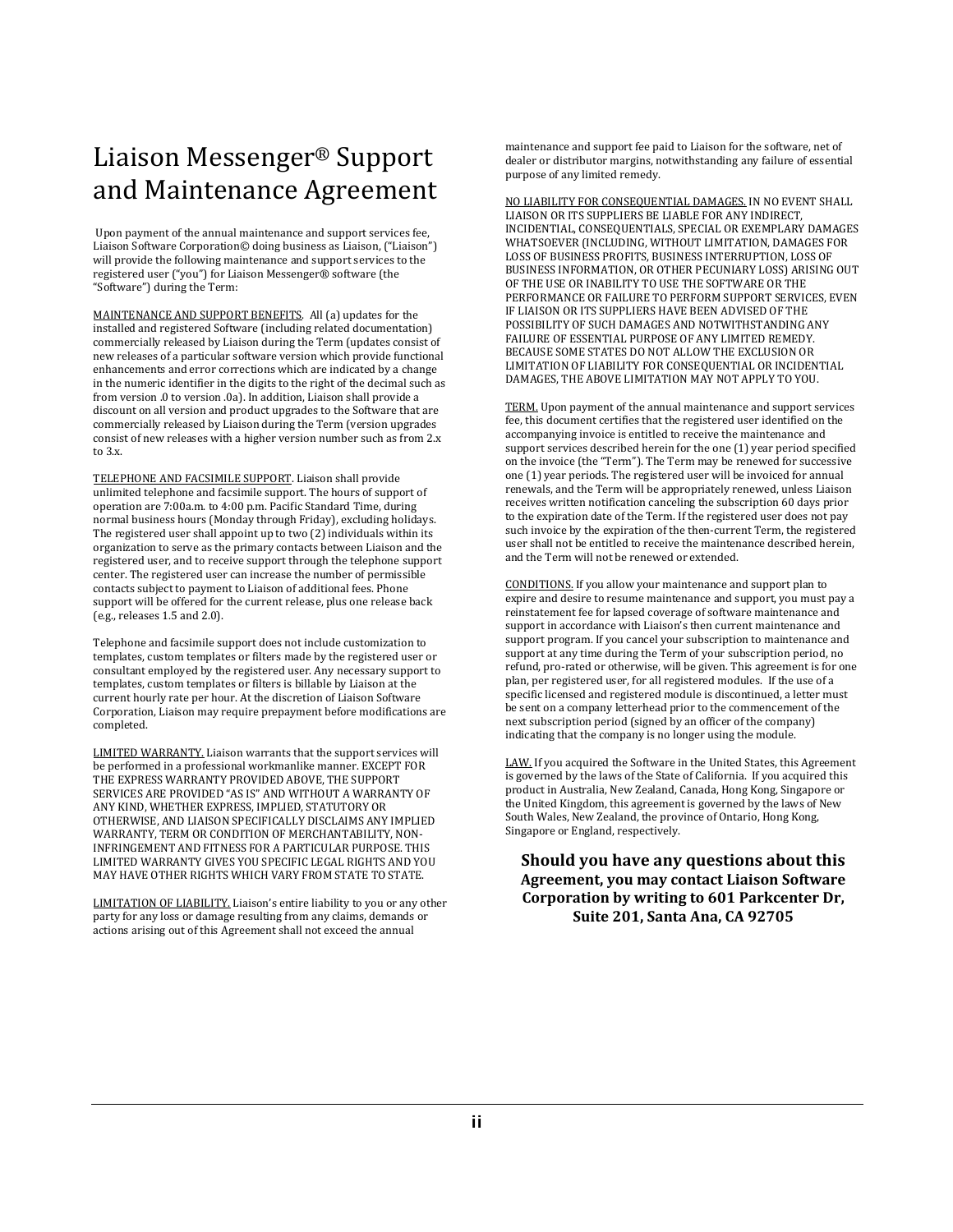# TABLE OF CONTENTS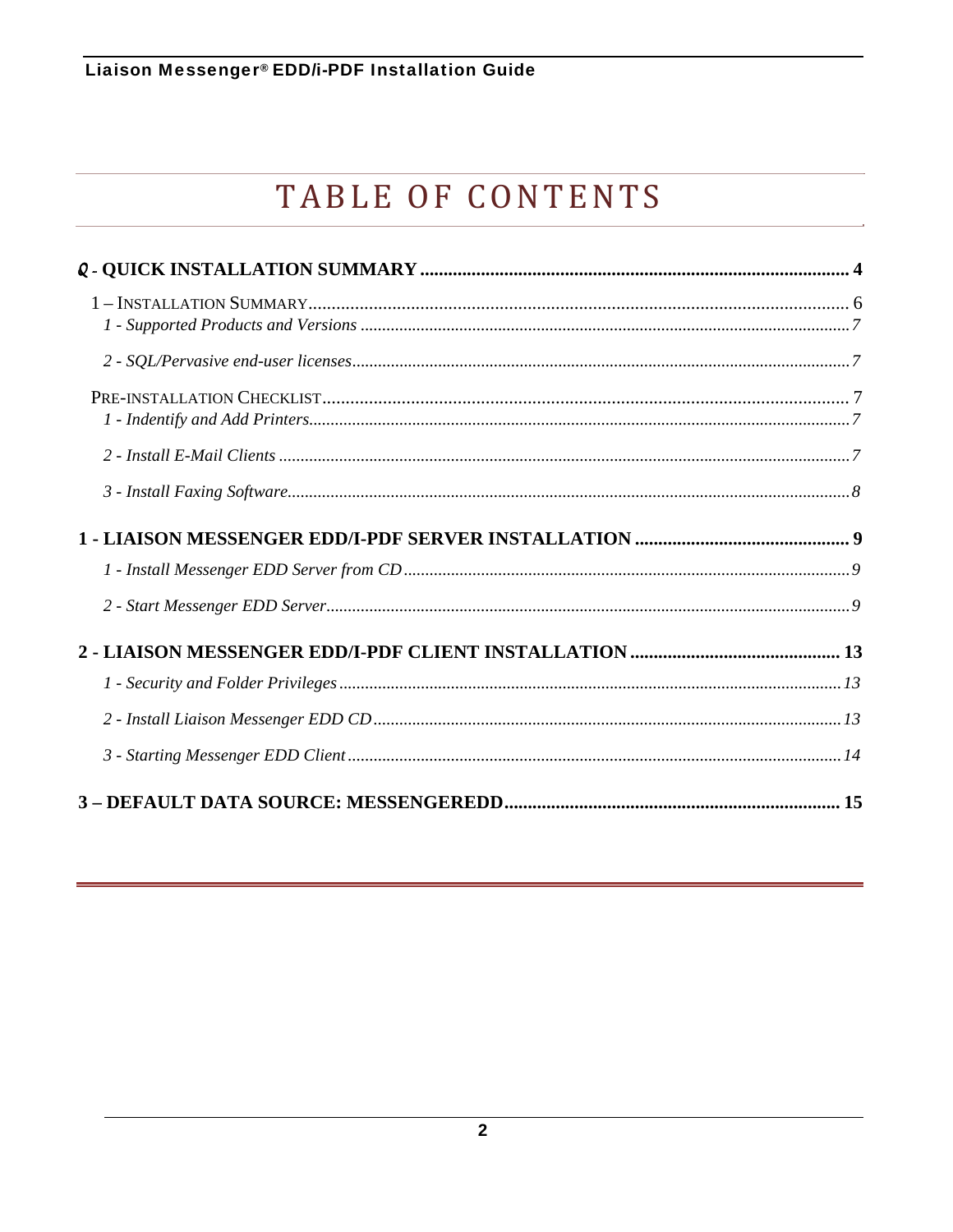# TECHNICAL *SUPPORT*

Support phone number: (714) 543-9877 x208

Support e-mail: support@liaisonsc.com

Website: www.liaisonsc.com

**Please see the Help menu on Messenger EDD Server** 

**for the Configuration and User manuals** 

"…Support Department sweet support department…"

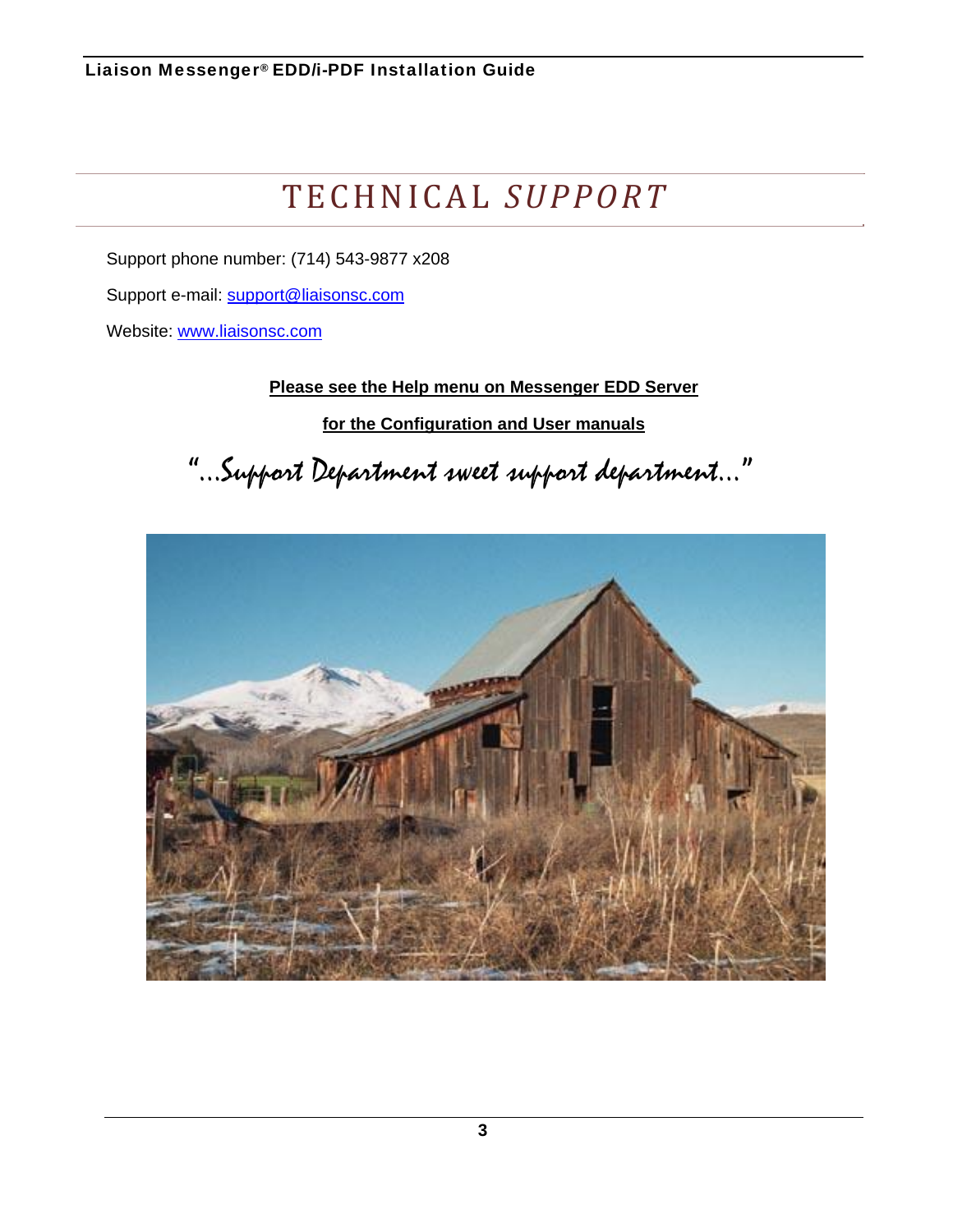

## $Q$  - QUICK INSTALLATION SUMMARY



ease read the Installation Instructions chapter in its

entirety before installing Liaison Messenger for the first time. This Quick Installation Summary is meant to be a guideline, not the complete step-by-step instructions that you will find in the

following chapters.

#### *IMPORTANT*

### YOU SHOULD NOT CONFIGURE THE LIAISON MESSENGER EDD SERVER FROM ANY WORKSTATION OTHER THAN THE PC / SERVER THAT WILL BE RUNNING MESSENGER EDD SERVER.

#### **For this Installation Supplement, the product names: Liaison Messenger EDD and Liaison Messenger i-PDF are interchangeable and should be considered synonymous.**

Take note that these steps may require the PC to be rebooted a couple of times until the installation is complete. This may cause interruption of logged in users if this PC is actively being used as a shared network resource.

- 1. Select a good, reliable, and properly functioning PC running Windows or Windows Server 2000/2008/2012, XP, Vista, or Windows 7 and use that as the Dedicated Messenger EDD Server.
- 2. Be prepared to establish access to any SQL Server database(s) by having all user ids and passwords available.
- 3. If the system uses Pervasive.SQL ensure a licensed Pervasive Client is installed and working
- 4. Identify, map, and test all targeted printers within the Windows Printers Folder.
- 5. Obtain require SMTP settings OR Install/Configure an e-mail client (i.e. Outlook/Outlook Express) with the valid POP3 and SMTP domain address and login settings. Send and verify receipt of a test e-mail before proceeding.
- 6. If Faxing will NOT be utilized, proceed to step 9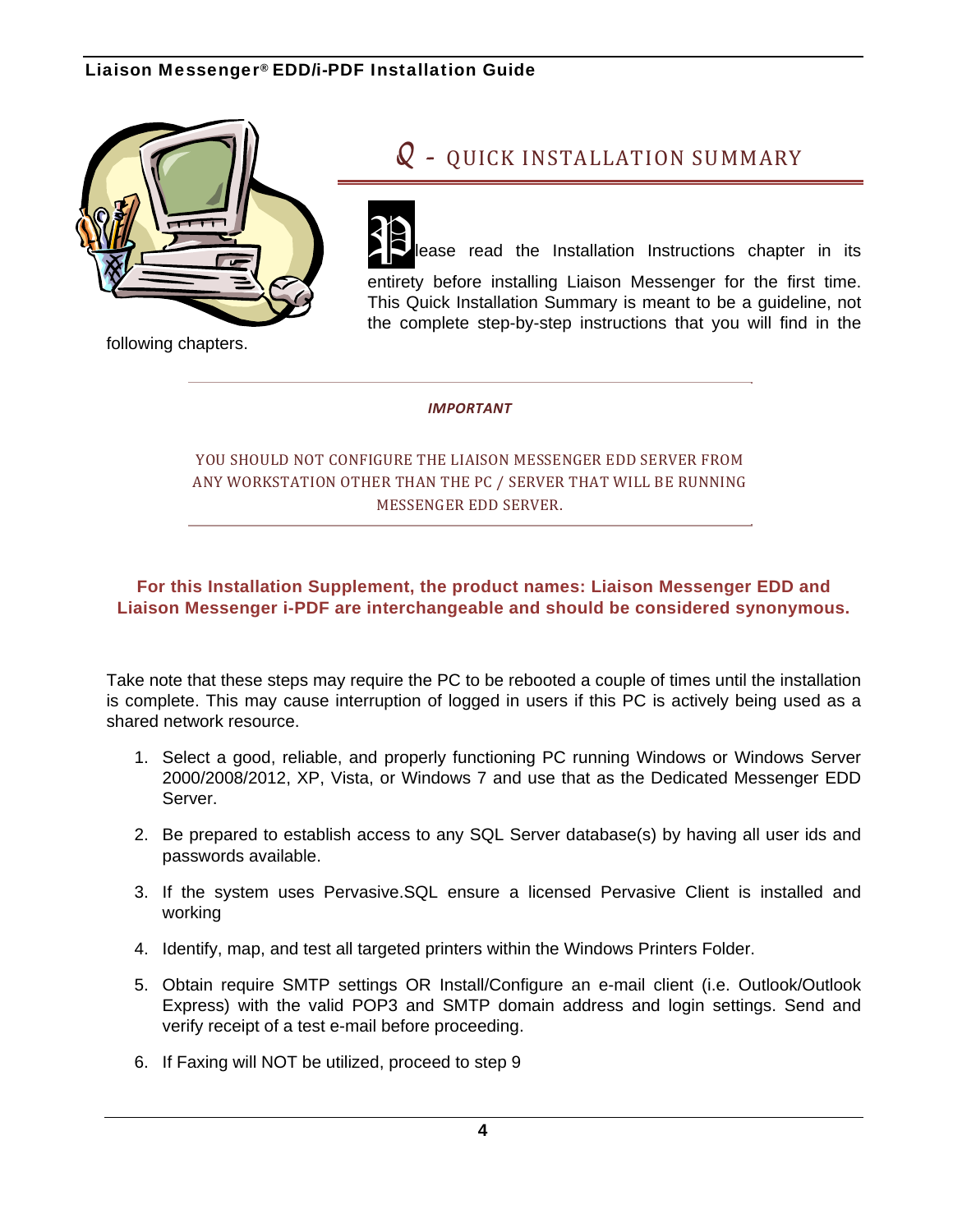- 7. Install Faxing Software Client (if applicable) and/or Outlook Add-In if the Fax Server requires one. Contact the Faxing Software manufacturer for ALL QUESTIONS regarding their software. Liaison Software Corporation will NOT provide tech support for products other than their own software.
- 8. Test Faxing Software Client by sending a manual fax from a word processor before proceeding.
- 9. Make sure the above steps are complete before beginning the Messenger EDD Server installation.
- 10. Insert Liaison Messenger disc into CD drive x: and run x:\SETUP.EXE
- 11. Select the Messenger EDD Server Installation option.
- 12. Install the new version into the desired Messenger EDD location.
- 13. When complete allow the PC to reboot (if prompted).
- 14. Launch Liaison Messenger EDD Server from the Liaison Software folder, found on the Programs menu in Windows, and allow the Update Procedure to complete.
- 15. When finished, you will be prompted to re-start the Messenger EDD Server program.
- 16. Configure Messenger EDD Server by running System Configuration
- 17. Install the purchased Messenger EDD Clients

**Please see the Help menu on Liaison Messenger EDD Server for the Configuration and User manuals**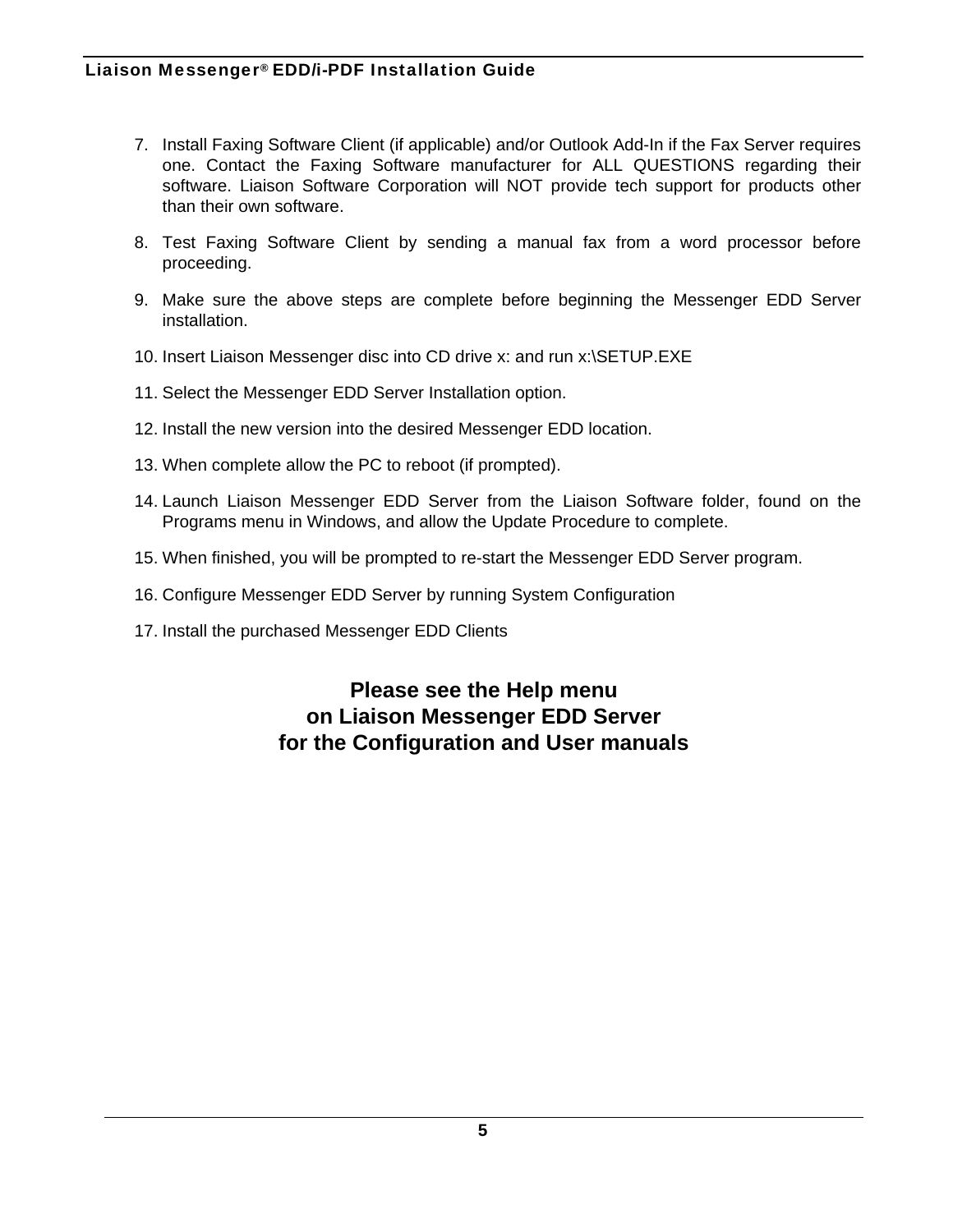

#### 1 - INSTALLATION SUMMARY

you don't read anything else, read this. It is short, concise, and will get you installed as quickly as possible.

To start; the Liaison Messenger EDD application is made up of 2 components. The 1st (main) piece is called the Messenger EDD Server. Even though the name may state the word; *server*, this component does NOT have to be installed or run on your company's server or "a server". It does not need specialized hardware to operate, either. It is just how we refer to this component since it performs centralized processing.

The 2nd piece of Liaison Messenger is called the Messenger EDD Client. Its job is simply to allow access to the Recipient Preferences and install your licensed Liaison Messenger EDD Printer **Drivers** 

Liaison Messenger EDD Server and any Messenger EDD Client component will run on a standard PC running even a Windows Home version. Of course, Liaison Messenger will run on the higherend operating systems and machines/PCs including those of 64-bit architecture.

> PLEASE NOTE, THAT SINCE MESSENGER EDD SERVER NEEDS TO INTERACT WITH VARIOUS E-MAIL CLIENTS AND FAX SYSTEMS TO ELECTRONICALLY DISTRIBUTE DOCUMENTS/FILES, IT SHOULD NOT BE INSTALLED OR CONFIGURED TO RUN AS A WINDOWS SERVICE DUE TO THE FACT THESE OTHER APPLICATIONS CAN NOT RUN AS A WINDOWS SERVICE.

Now, since the Messenger EDD Server will be performing 95% of the printing, e-mailing, faxing, archiving, etc we recommend having the Server component run from a dedicated PC; but, it is not required. If you need to have the PC locked-down, we suggest using a Screen Saver password. Also, it is a good idea to place the Messenger EDD Server icon shortcut into the Startup folder of Windows on this machine. This way it will auto-start should the PC needed to be re-started.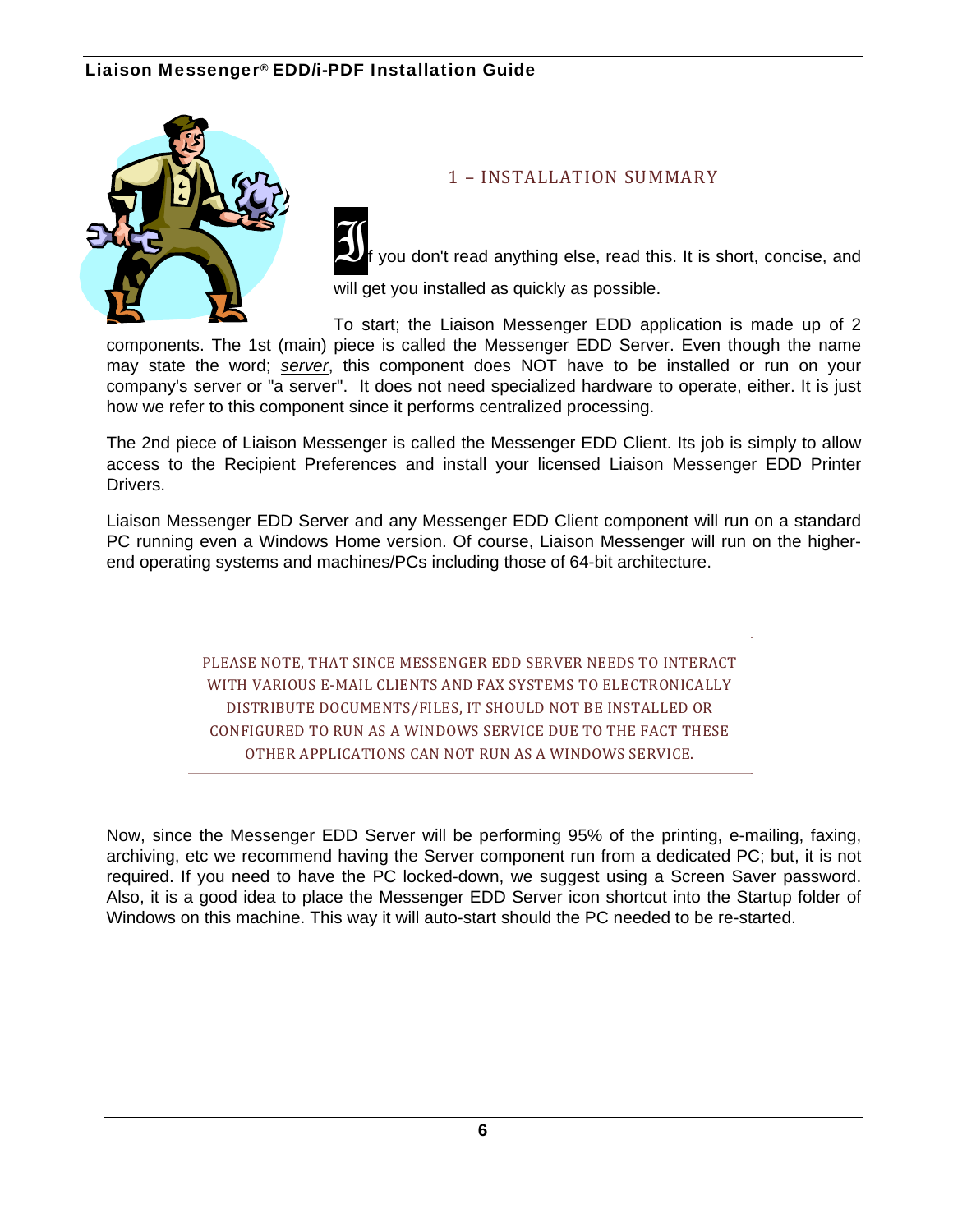To begin, please verify that your system meets the criteria listed under Supported Products; however, the Database Platforms are NOT required.

### 1 - SUPPORTED PRODUCTS AND VERSIONS

#### DATABASE PLATFORMS

- Microsoft SQL Server all versions
- Any ODBC Compliant Data source

#### 2 - SQL/PERVASIVE END-USER LICENSES

Liaison Software Corporation does not provide, nor include, any runtime license, client licenses or runtime files for Pervasive.SQL/Btrieve, Microsoft SQL Server, Microsoft Outlook, etc. It is assumed since above mentioned products require the aforementioned; everyone should have the respective components and licenses needed to run any with any of the Liaison Messenger products.

> *PERFORM THE FOLLOWING PRE‐INSTALLATION REQUIREMENTS BEFORE INSTALLING LIAISON MESSENGER FROM THE CD*

## PRE‐INSTALLATION CHECKLIST

### 1 - INDENTIFY AND ADD PRINTERS

Add, connect, and print a Test Page to all printers that will be accessed via Liaison Messenger EDD Server. You must have at least 1 printer in the Printers section of the Control Panel before installing

After you've created printer references for the desired local and network printers, perform a "Print Test Page" on each printer reference and verify that you've received output.

#### 2 - INSTALL E-MAIL CLIENTS

In order for Liaison Messenger to e-mail documents, it requires an email client to be installed and present on the machine running Messenger EDD Server or an SMTP server/account. Liaison Messenger complies with the current MAPI and SMTP standards. Therefore, any true MAPI compliant e-mail client can be used. These clients include all versions of: Microsoft Outlook, Windows Mail, Outlook Express, Eudora, and Novell's GroupWise. Windows Mail and Outlook Express are free and comes with all versions of Windows.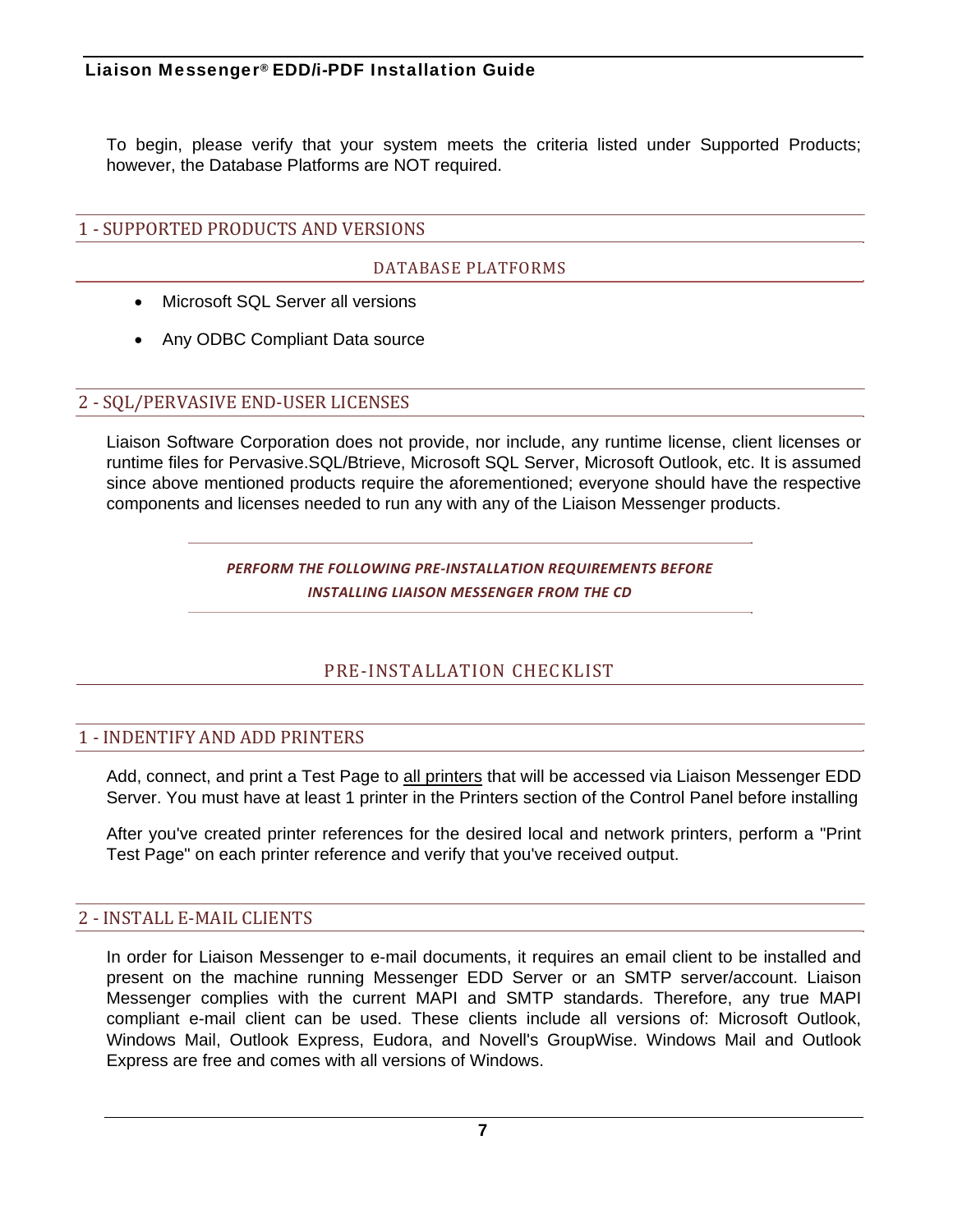One primary consideration when choosing an e-mail client is whether or not Microsoft Fax Transport will be used. Microsoft Fax Transport is the built-in faxing capabilities found in some Windows Operating Systems. The fax transport takes PDF files which are attached to Microsoft Outlook's e-mails, renders them into TIF files and faxes them to the phone number specified in the "FAX:contactname@7145430887" recipient (e-mail) address field.

Microsoft Fax Transport requires that the e-mail client be Microsoft Outlook (only). Outlook Express is not compatible with the fax transport protocol. Also, in order for the Fax Transport engine to render the PDF files, Adobe Reader 6.0 or later must be used. The fax rendering engine does not work with Adobe Reader 7.0 or greater. Take note that we are referring only to the Adobe Reader. The full-blown Adobe Acrobat system is NOT required for Liaison Messenger as we have included

#### **3 - INSTALL FAXING SOFTWARE**

In order for Messenger to transmit forms via facsimile, an external Fax Manager is required. We currently support a number of different solutions:



Microsoft Fax Transport in conjunction with Microsoft Outlook 2000 or newer.

Any Fax Servers that support Microsoft Outlook's add-in capabilities are supported.

Internet faxing subscriptions like: efax.com and MyFax.com are excellent choices and very cost effective. Plus you do not need an extra or dedicated phone line for faxing. Not to mention no long distance or toll charges or any hardware for that matter.

Anyway, if you plan on faxing, make sure you can actually send a fax from the PC (which will be hosting Liaison Messenger EDD Server) manually by testing this first (without the document coming from Messenger). If you can successfully send a generic fax to a fax number through your email/fax client manually, it will

confirm that the modem (if any), phone line and software is functional.

More often than not, our support department is contacted because the document is not faxing only to find out later a modem was not even installed or that a phone line is not active or plugged-in. Believe it or not this happens frequently.

So please test a generic document from the Fax Client first... before including Messenger EDD Server into the equation. If you can successfully fax a Word or Excel document, you can be assured that the fax client, fax server, phone line, local dialing rules, and modem (if required) is functioning properly.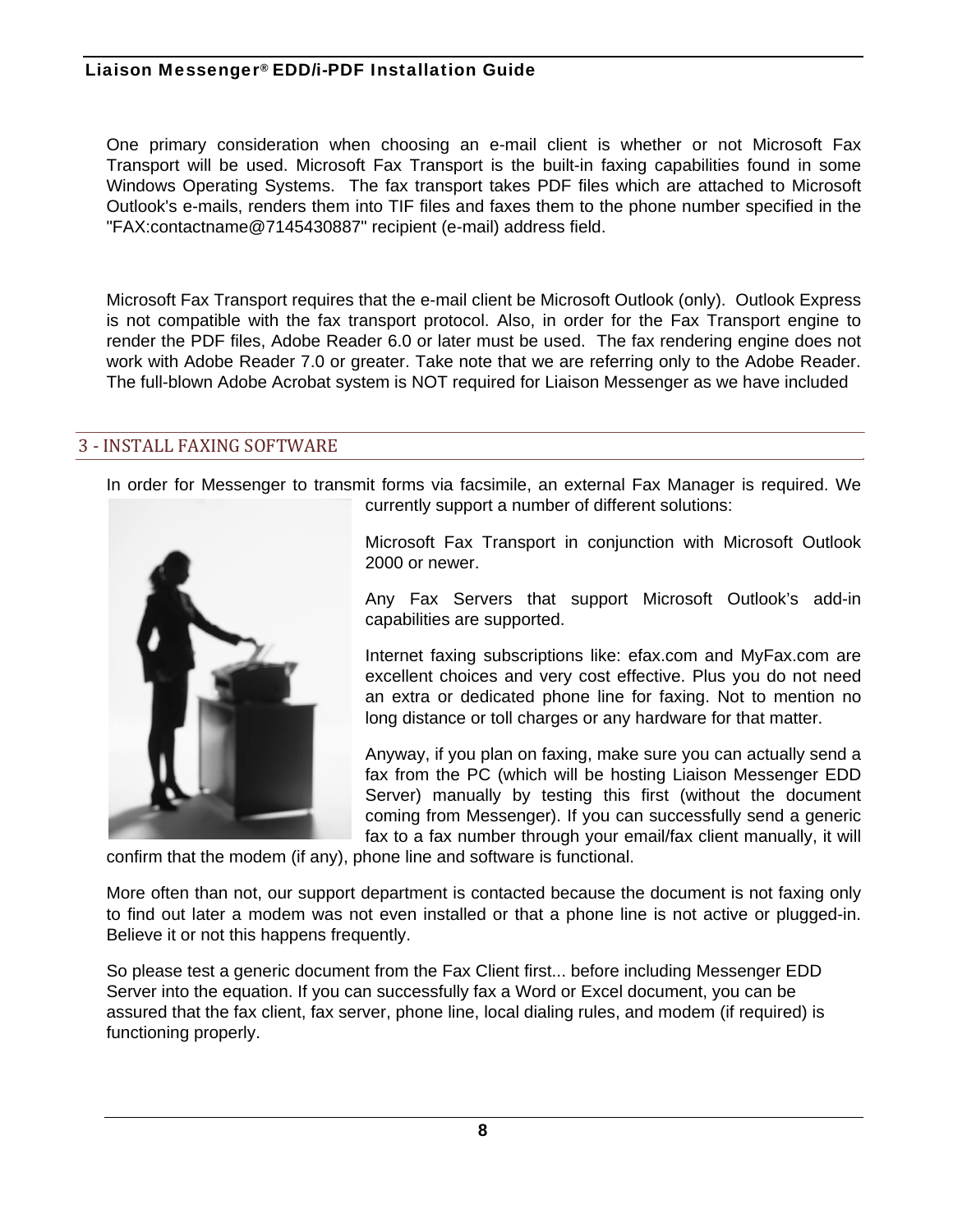## 1 - LIAISON MESSENGER EDD/i-PDF SERVER INSTALLATION

#### 1 - INSTALL MESSENGER EDD SERVER FROM CD

Once you have completed the above pre-requisites, you can begin installing the software from the CD or downloaded EXE (executable). Please be aware that the machine you install Messenger EDD Server onto, may need to be re-booted after the setup.exe has completed.

### YOU SHOULD BE LOGGED IN AS THE USER ID THAT YOU PLAN ON RUNNING MESSENGER EDD SERVER WITH. IT SHOULD HAVE SUFFICIENT RIGHTS LIKE THOSE OF THE WINDOWS ADMINISTRATOR

Insert the CD and run the setup.exe file.

- 1. Select the **Messenger EDD Server Installation** option and proceed.
- 2. When prompted for the destination directory, select the default **x:\LiaisonEDD** directory on your network is recommended.
- 3. After the setup program finishes, you may be forced to reboot the workstation. Don't forget to remove the CD before leaving the machine.
- 4. Assign full access or Full Control usage rights/privileges; Read, Write, Delete, etc on the newly created Messenger folder for the users or user groups that will be using Liaison Messenger EDD.
- 5. We recommend assigning and mapping a common network drive letter to this folder (i.e. S:\LiaisonEDD drive folder) and use this same drive letter mapping for the Liaison Messenger EDD Clients. Yes, Liaison Messenger EDD does support UNC naming conventions; however, you will find as we begin installing the Messenger EDD Clients, a drive letter mapping will make your job much easier as well as ours in Tech Support. It's easier to say the S drive as opposed to //accountingserver/app/local/liaisonedd
- 6. During the Installation Process, you will be prompted and required to finish a DSN/ODBC connection. The ODBC Data Source Administrator will appear wanting you to provide and complete its creation. The default DSN name is **MESSENGEREDD**. As previously noted, you should know the respective Server Name, User ID and Password for the operating system and database server.
- 7. For questions on the MESSENGEREDD Data source, please see chapter 3 in this Installation Guide for detailed step-by-step assistance.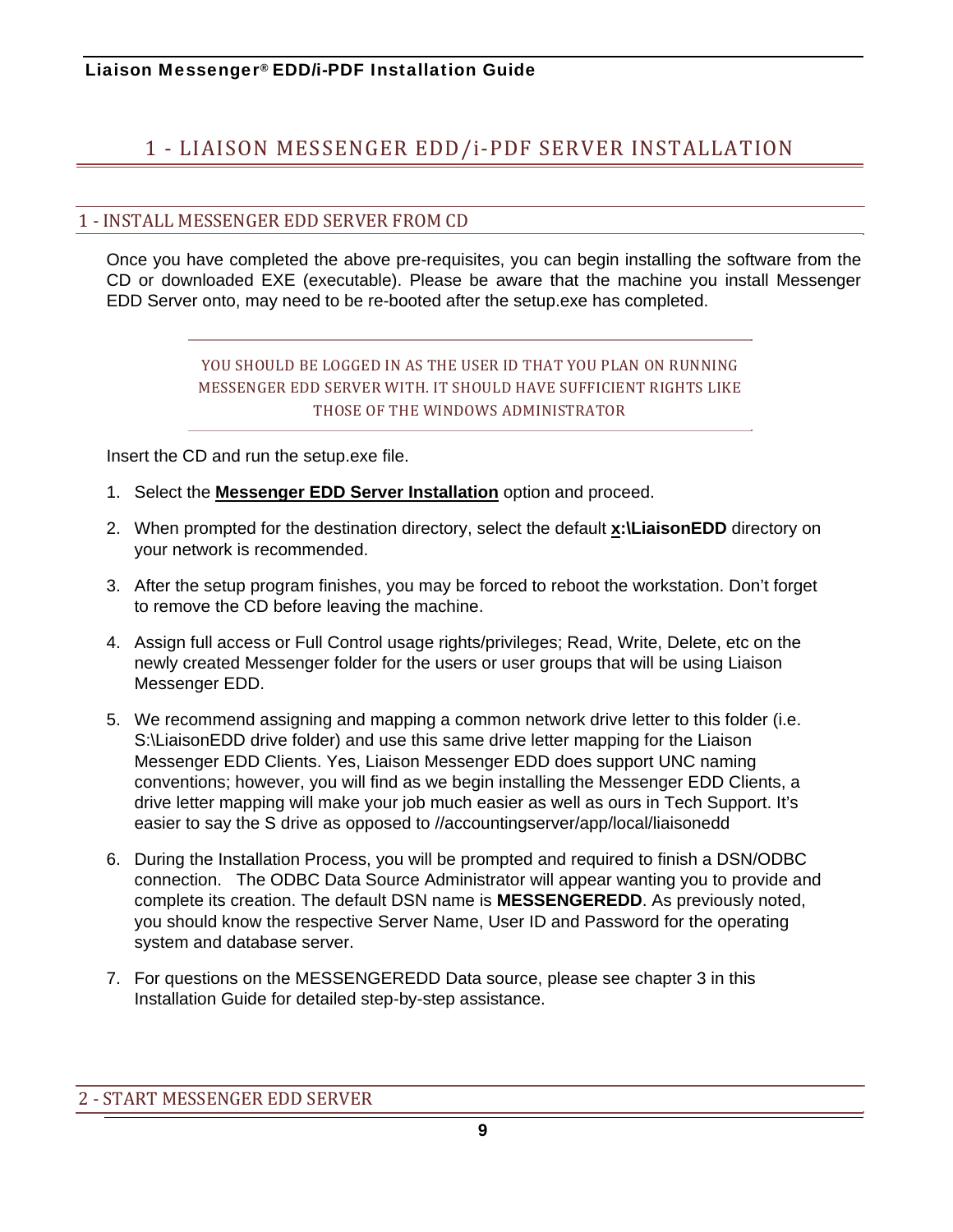Once you have installed Liaison Messenger from the CD allow the PC to be rebooted, if prompted. If your system does not request to be rebooted, it is because you had the required distributable runtime files already

installed and a reboot was not required.

When you start EDD for the first time, you will be brought to the System Configuration window. Every tab except the Service Monitor and Assistant will be dimmed. On the bottom of the System Configuration will be the status of your progress. Until you provide the needed information, the Save button will not be Enabled unless the Parsing

| 回<br>Liaison Messenger EDD 1.0 [ PLUS ]<br>$\Box$                                                                                                                                                                                                             |  |  |  |
|---------------------------------------------------------------------------------------------------------------------------------------------------------------------------------------------------------------------------------------------------------------|--|--|--|
| Edit Tools Window Help<br>File                                                                                                                                                                                                                                |  |  |  |
| System Configuration<br>F<br>$-x$<br>- 11                                                                                                                                                                                                                     |  |  |  |
| <br>Service Monitor<br>System Setup Wizard<br>Faxing<br>Advanced<br>FTP Site<br>Assistant<br>E-mailing                                                                                                                                                        |  |  |  |
| <b>Parsing Queue 1</b><br>Default Printer<br><b>Intervals</b><br>Increment                                                                                                                                                                                    |  |  |  |
| $1 \frac{1}{x}$<br>V Queue 1 (Parsed Files) Enabled<br>Minutes<br>$\overline{\phantom{a}}$                                                                                                                                                                    |  |  |  |
| <b>Start Time</b><br>▼                                                                                                                                                                                                                                        |  |  |  |
| Default Printer<br><b>Script-ID Queue 2</b><br>Intervals<br>Increment                                                                                                                                                                                         |  |  |  |
| ÷<br>0<br>Queue 2 (Fixed Files) Enabled<br>$\overline{\phantom{a}}$<br>▼                                                                                                                                                                                      |  |  |  |
| <b>Start Time</b><br>$\overline{\phantom{a}}$                                                                                                                                                                                                                 |  |  |  |
| <b>Run in Archive Mode</b>                                                                                                                                                                                                                                    |  |  |  |
| NOTE - While setting up Messenger EDD for the first time, the tabs on this form will automatically enable as all the<br>required information is added.                                                                                                        |  |  |  |
| A Default Printer must be assigned to Queue 1. You must have an Area Code entered under the Faxing tab.<br>You must Test E-mail Settings under the E-mailing tab. In order to Save your progress, you may uncheck the<br><b>Enable Parsing Queue 1 field.</b> |  |  |  |
| Cancel<br>Save                                                                                                                                                                                                                                                |  |  |  |
|                                                                                                                                                                                                                                                               |  |  |  |

Queue 1 field is unchecked. This prevents Messenger EDD from running while it is missing critical information. If you have provided everything, Messenger will be displaying a Thumbs Up and you will be allowed to enable the print queue and Save will be selectable.

| Liaison Messenger EDD 1.0 [ PLUS ]    |                                                                        | ▣<br>$\Box$                |
|---------------------------------------|------------------------------------------------------------------------|----------------------------|
| Edit Tools Window Help<br><b>File</b> |                                                                        |                            |
| System Configuration                  |                                                                        | $\Box$ $\Box$ $\mathbf{x}$ |
| Faxing<br>Service Monitor             | System Setup Wizard<br>E-mailing<br>Advanced<br>FTP Site<br>Assistant  |                            |
| Enter your Area Code                  | V Turn off Liaison Messenger EDD's phone/fax number management.<br>714 |                            |
| For an outside line, Dial             |                                                                        |                            |
| 10 Digit A/C w/Non-Toll               | 10 Digit Only A/C                                                      |                            |
| Non-Toll Exchanges                    |                                                                        |                            |
|                                       |                                                                        |                            |
| Long Distance Suffix Code             |                                                                        |                            |
| Fax Server/Application                | Faxfinder<br>$\blacktriangledown$                                      |                            |
| Internet based faxing                 |                                                                        | (i.e., @faxservice.com)    |
|                                       | Enabled for Concord Internet Faxing Service                            |                            |
|                                       | Australia Format<br>United Kingdom Format                              |                            |
|                                       |                                                                        |                            |
|                                       |                                                                        |                            |
|                                       |                                                                        |                            |
|                                       |                                                                        |                            |
|                                       |                                                                        | Cancel<br>Save             |

The first thing it wants you to choose is a Default Printer for Queue 1.

| ENTER YOUR AREA |
|-----------------|
| <b>CODE</b>     |

When chosen, the Faxing tab will be enabled. Here you need to enter at least your Area Code.

If your Fax Software is installed and functional, you may

provide the rest of the information as it applies.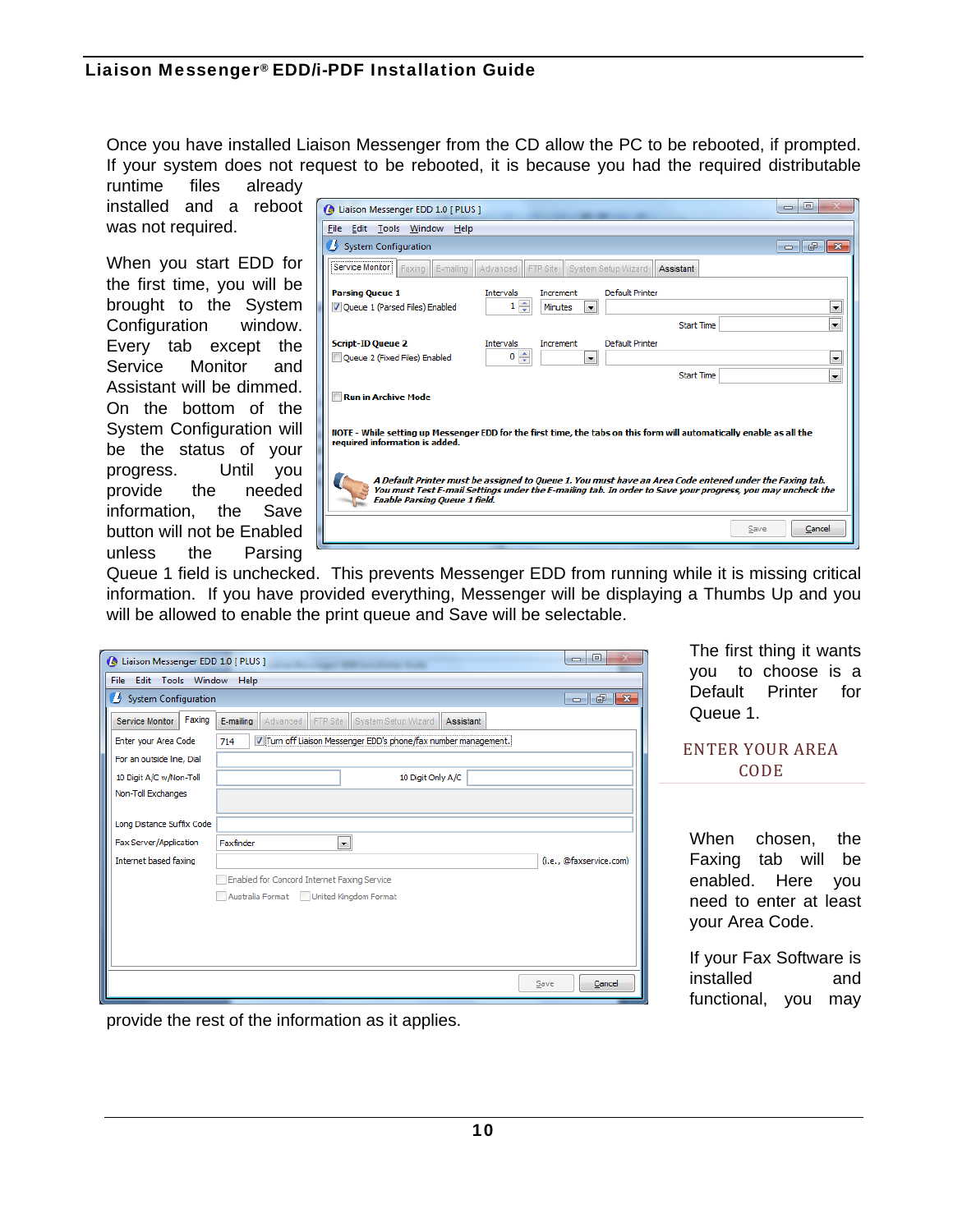| Most likely all you will<br>need to do is select "Test<br>E-Mail Settings".                                                                                                                                                                                                                                        | $= 0$<br><b>C</b> Liaison Messenger EDD 1.0 [ PLUS ]<br>File Edit Tools Window Help<br>System Configuration<br>$    -$                                                                                                                                                                                                                                                                                                                                                                                                                                                    |
|--------------------------------------------------------------------------------------------------------------------------------------------------------------------------------------------------------------------------------------------------------------------------------------------------------------------|---------------------------------------------------------------------------------------------------------------------------------------------------------------------------------------------------------------------------------------------------------------------------------------------------------------------------------------------------------------------------------------------------------------------------------------------------------------------------------------------------------------------------------------------------------------------------|
| If you are using Microsoft<br>Outlook and you receive<br>that<br>message<br>а<br>'Someone is trying to<br>send mail on your behalf',<br>you should select the<br>Trust Center from the<br>Tools menu and update<br>Programmatic Access to<br>an appropriate setting as<br>illustrated in the screen<br>shot below. | E-mailing<br>Advanced<br>FTP Site System Setup Wizard<br>Service Monitor Faxing<br>Assistant<br>Defaults<br>SMTP Setup<br><b>Format Constants</b><br>User Profile Name<br>User Password<br>E-mail Client<br>Standard MAPI Client<br>Microsoft Outlook 2000/2007<br>When setting-up Outlook 2007, select Trust Center from<br>the Tools menu in Outlook and then Programmatic Access.<br>Choose either option 1 or option 3.<br>Microsoft Outlook 2003<br>Novell Groupwise<br>SMTP<br>$0 \Rightarrow$<br>E-mail Delay<br><b>Test E-Mail Settings</b><br>Save<br>Cancel     |
| <b>Trust Center</b>                                                                                                                                                                                                                                                                                                | P<br>$\mathbf{x}$                                                                                                                                                                                                                                                                                                                                                                                                                                                                                                                                                         |
| <b>Trusted Publishers</b><br>Add-ins<br><b>Privacy Options</b><br><b>E-mail Security</b><br><b>Attachment Handling</b><br><b>Automatic Download</b><br>Macro Security<br><b>Programmatic Access</b>                                                                                                                | <b>Programmatic Access Security</b><br>Use the following settings to determine when you want to be warned about suspicious activity when another<br>program attempts to do the following things programmatically:<br>Access your address book and e-mail address information.<br>Send e-mail messages on your behalf.<br>Warn me about suspicious activity when my antivirus software is inactive or out-of-date (recommended)<br>Always warn me about suspicious activity<br>Never warn me about suspicious activity (not recommended)<br><b>Antivirus status: Valid</b> |

### IF YOU ARE USING AN E-MAIL CLIENT

### IF YOU ARE USING SMTP

Enter the required SMTP fields and select "Test E-Mail Settings". Make sure you have all the specific information. Liaison tech support will not be able to help as these settings are unique to your SMTP environment.

 $OK$ 

Cancel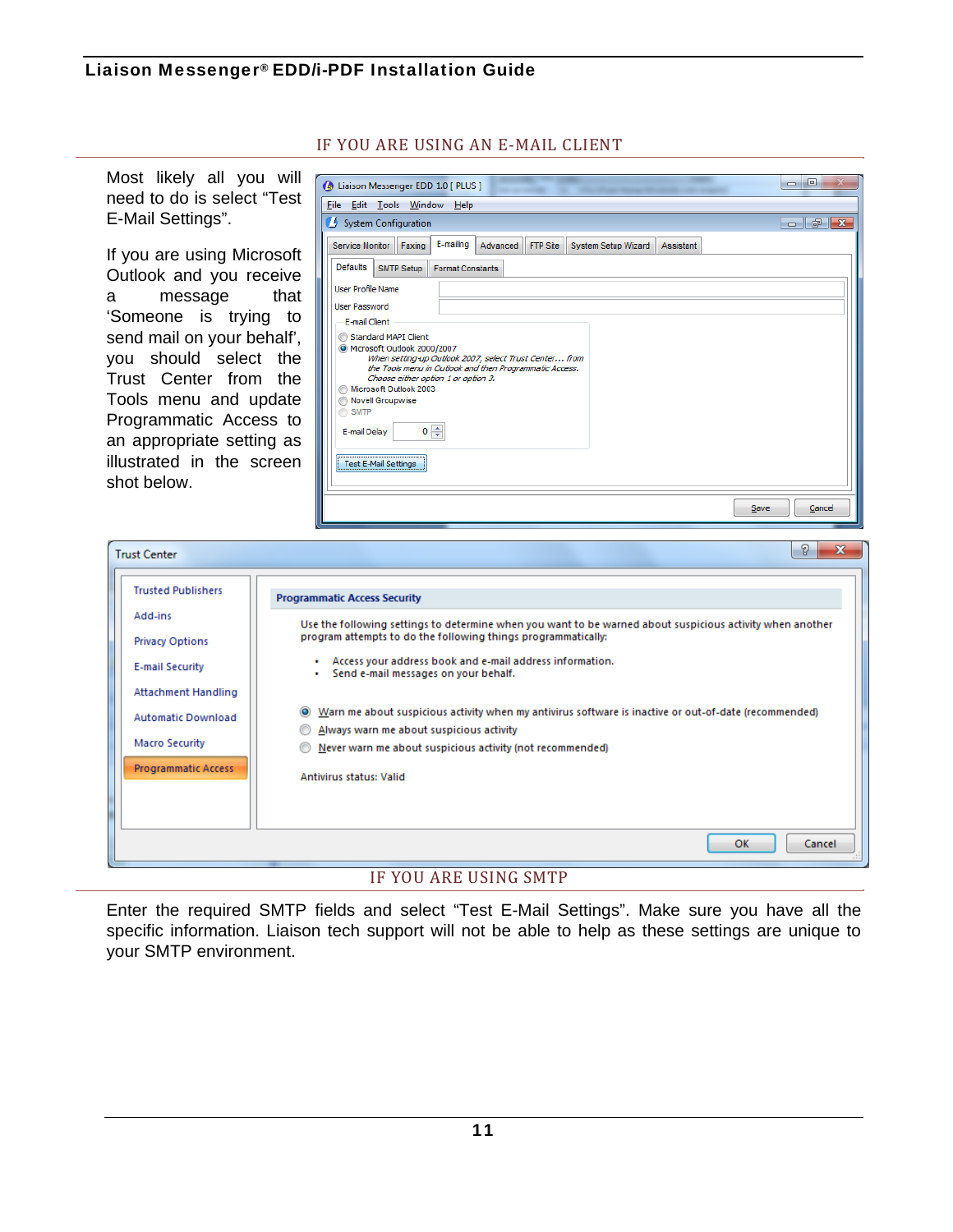### BASIC INSTALLATION IS COMPLETE

At this time, you should have a Thumbs Up icon on the Services Monitor tab. The Advanced, FTP Site, and System Setup Wizard tabs and the Save button, should now be enabled.

| Liaison Messenger EDD 1.0 [ PLUS ]                       | $\Box$<br>$\Sigma$<br>-                                                                                                  |  |  |
|----------------------------------------------------------|--------------------------------------------------------------------------------------------------------------------------|--|--|
| <u>E</u> dit <u>T</u> ools <u>W</u> indow<br><b>File</b> | He                                                                                                                       |  |  |
| Services Monitor                                         | System Configuration<br>$\Box$ $\Box$ $\Box$                                                                             |  |  |
|                                                          | Service Monitor<br>Faxing<br>E-mailing<br>Advanced<br>FTP Site<br>System Setup Wizard<br>Assistant                       |  |  |
| Start Server                                             | <b>Parsing Queue 1</b><br>Default Printer<br>Intervals<br>Increment                                                      |  |  |
| Stop Server                                              | $1 \frac{2}{x}$<br>$\blacksquare$<br>V Queue 1 (Parsed Files) Enabled<br>HP Laser Jet 4050 Series PCL 5<br>Minutes<br>l. |  |  |
|                                                          | $\overline{\phantom{0}}$<br><b>Start Time</b>                                                                            |  |  |
| Rules & Resources                                        | <b>Script-ID Queue 2</b><br>Default Printer<br>Intervals<br>Increment<br>$0 \Rightarrow$                                 |  |  |
| Configuration                                            | $\blacksquare$<br>$\blacktriangledown$<br>Queue 2 (Fixed Files) Enabled<br>$\overline{\phantom{a}}$<br><b>Start Time</b> |  |  |
|                                                          | <b>Run in Archive Mode</b>                                                                                               |  |  |
|                                                          |                                                                                                                          |  |  |
|                                                          |                                                                                                                          |  |  |
|                                                          |                                                                                                                          |  |  |
|                                                          |                                                                                                                          |  |  |
|                                                          |                                                                                                                          |  |  |
|                                                          | Cancel<br>Save                                                                                                           |  |  |

It is recommended that, you select the Save button, close Messenger EDD and proceed to install the EDD Clients as the Installation Procedure for the Messenger EDD server is now complete.

For configuration instructions, please refer to the Liaison Messenger EDD Configuration Guide. This guide is also available from the Help menu on the Messenger EDD Server.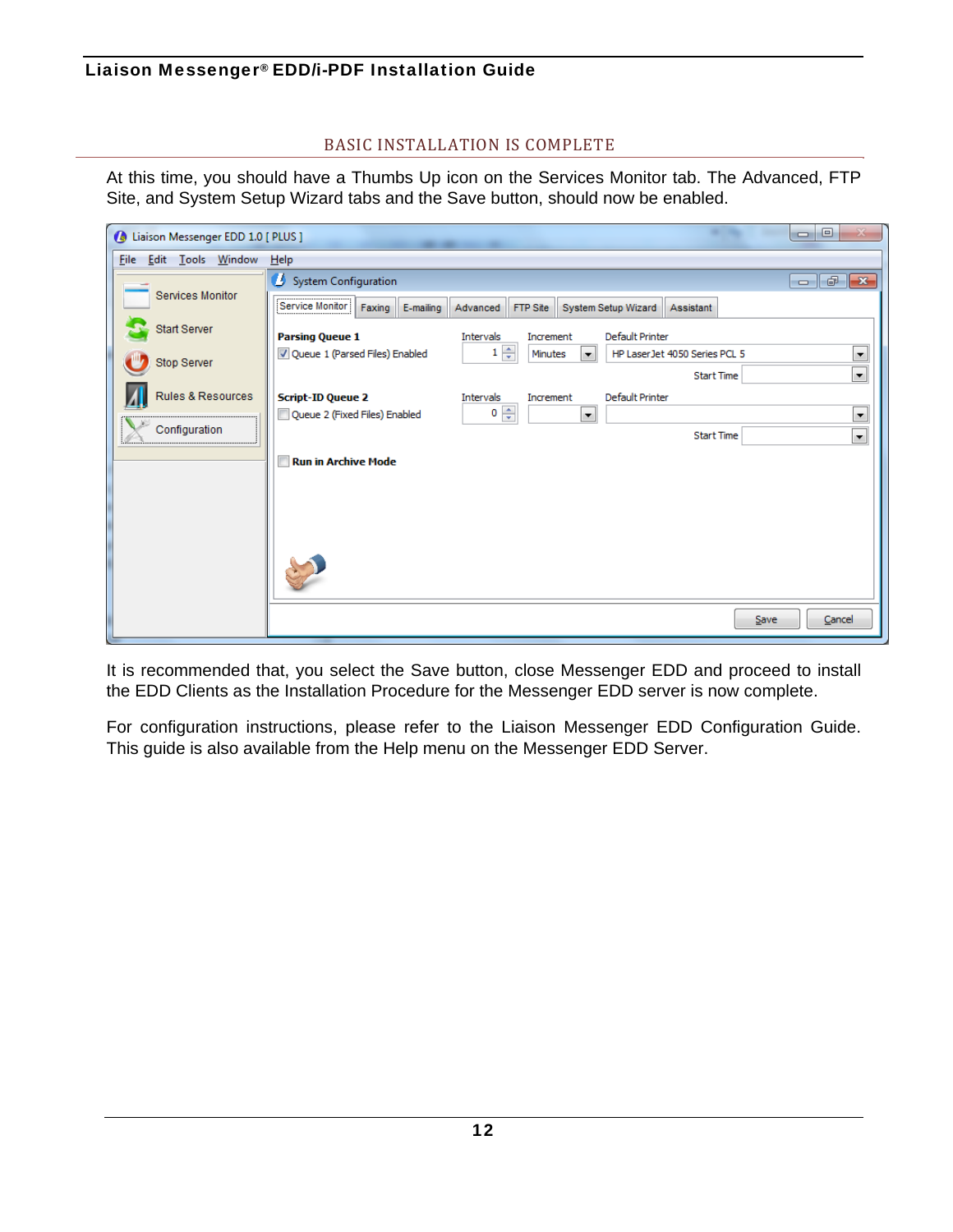## 2 - LIAISON MESSENGER EDD/i-PDF CLIENT INSTALLATION

Every user who will be printing through Messenger EDD/i-PDF or maintaining the preferences for internal recipients will need to have Messenger EDD Client installed. What the Liaison Messenger EDD Client setup program does is:



- 1. Installs the needed runtime and printer driver files if they don't already exist.
- 2. Creates a shortcut to the Messenger EDD Client executables on the network.
- 3. Creates a Liaison Software EDD folder in the Windows Start menu.

Therefore, ensuring each user has proper network rights and drive mappings already configured is required before running the Installation CD. As we discussed earlier during the Server Installation, even though Messenger fully supports UNC conventions, we still recommend assigning and mapping a common network drive letter to the Messenger folder (i.e. S:\LIAISONEDD drive folder) .

### 1 - SECURITY AND FOLDER PRIVILEGES

Each user should be granted sufficient rights to Access, Create, Edit, Delete, Search, and

Create folders in the main networked Messenger folder as well as any supporting folders that may contain BMP/JPG logo files or archived output files.

### 2 - INSTALL LIAISON MESSENGER EDD CD

Once you have configured the user's security you are ready to install the Messenger EDD Client.

- 1. From the x:\LiaisonEDD folder run WSSETUP.EXE.
- 2. OR, insert the Liaison Messenger EDD cd and run Setup.Exe and choose the **Liaison Messenger EDD Client** option,
- 3. When prompted for the destination directory, select the existing x:\LiaisonEDD directory on your network. Messenger EDD Client must be pointed to the main x:\LiaisonEDD as this is where the Client executables resides.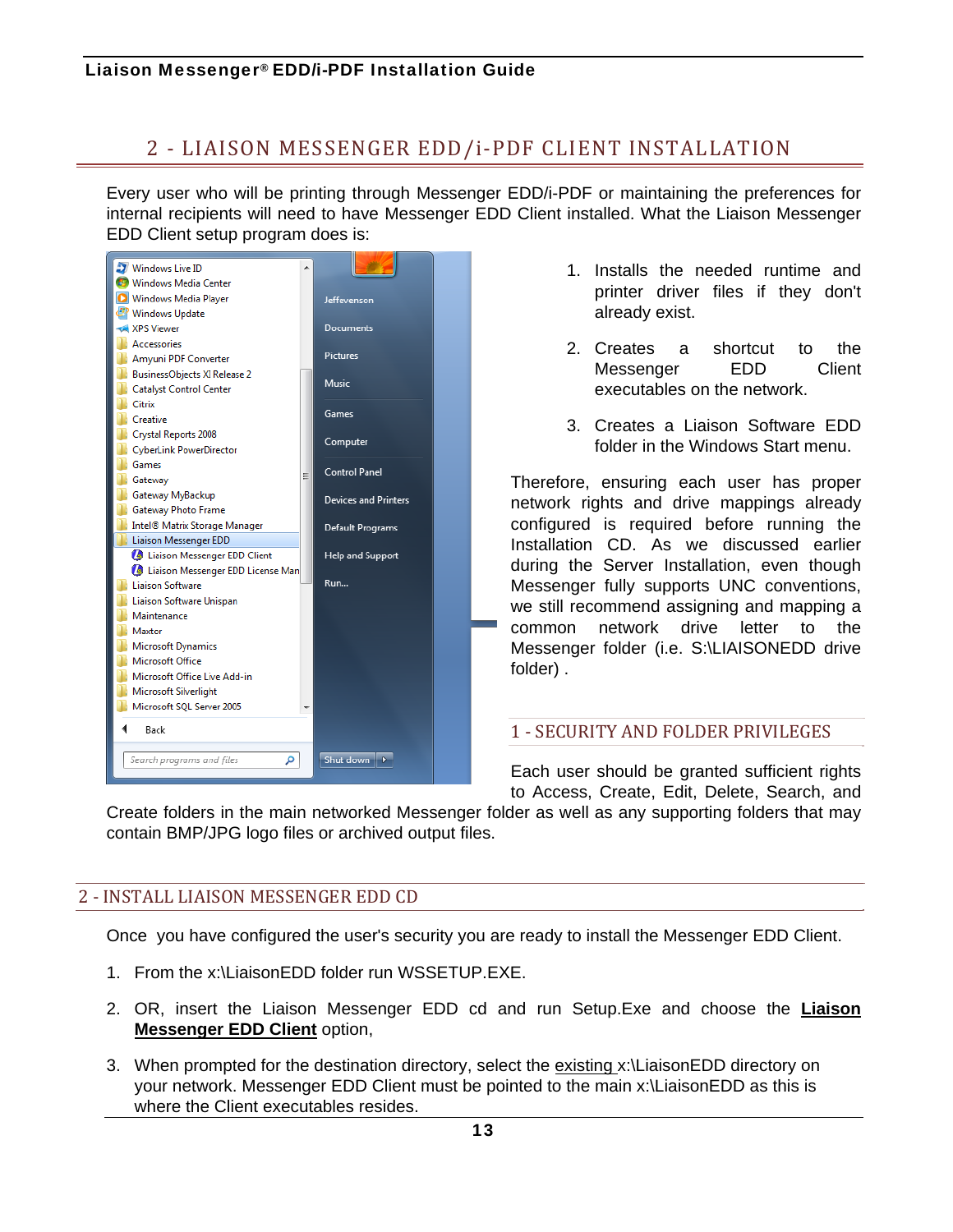- 4. During the Installation Process, you will be prompted and required to finish a DSN/ODBC connection. The ODBC Data Source Administrator will appear wanting you to provide and complete its creation. The default DSN name is **MESSENGEREDD**. As previously noted, you should know the respective Server Name, User ID and Password for the operating system and database server.
- 5. For questions on the MESSENGEREDD Data source, please see chapter 3 in this Installation Guide for detailed step-by-step assistance.
- 6. Proceed to the next section called: Starting Messenger EDD Client
- 7. Repeat these steps for every workstation that requires Messenger EDD Client access.

### **3 - STARTING MESSENGER EDD CLIENT**

From the new Liaison Messenger EDD folder found under the Start\Programs menu on each workstation you installed Messenger EDD Client; choose the Messenger EDD License Manager.

| х<br>Liaison Messenger Workstation License Manager |                                                                                  |                        |       |  |
|----------------------------------------------------|----------------------------------------------------------------------------------|------------------------|-------|--|
| <b>Total Licenses</b>                              | 11                                                                               | Available              | 10    |  |
| Workstation                                        | JEFFEVENSON-GW                                                                   |                        |       |  |
|                                                    | V Install Liaison Messenger EDD Primary<br>Install Liaison Messenger EDD Queue 2 |                        |       |  |
| <b>Enable Font Embedding</b>                       |                                                                                  | UnRegister<br>Register | Close |  |

Check the EDD Primary checkbox. Do NOT install the Queue 2 driver unless specifically instructed by your IT department or Liaison Tech Support. It is only used in specific types of installations.

Select Register.

Depending on how many workstation licenses you purchased, your Available field will reflect the remaining licenses that have not been installed. If

you retire a PC or the user will not be printing any Messenger EDD routed forms, you can UnRegister a workstation and Register it on another workstation.

As far as client configurations, there are no configuration or setup options for Messenger EDD Client. It merely reads the defaults that were established during the Messenger EDD Server installation.

For any remaining configuration instructions for the Messenger EDD Server, please refer to the Liaison Messenger EDD Configuration Guide. This guide is also available from the Help menu on the Messenger EDD Server.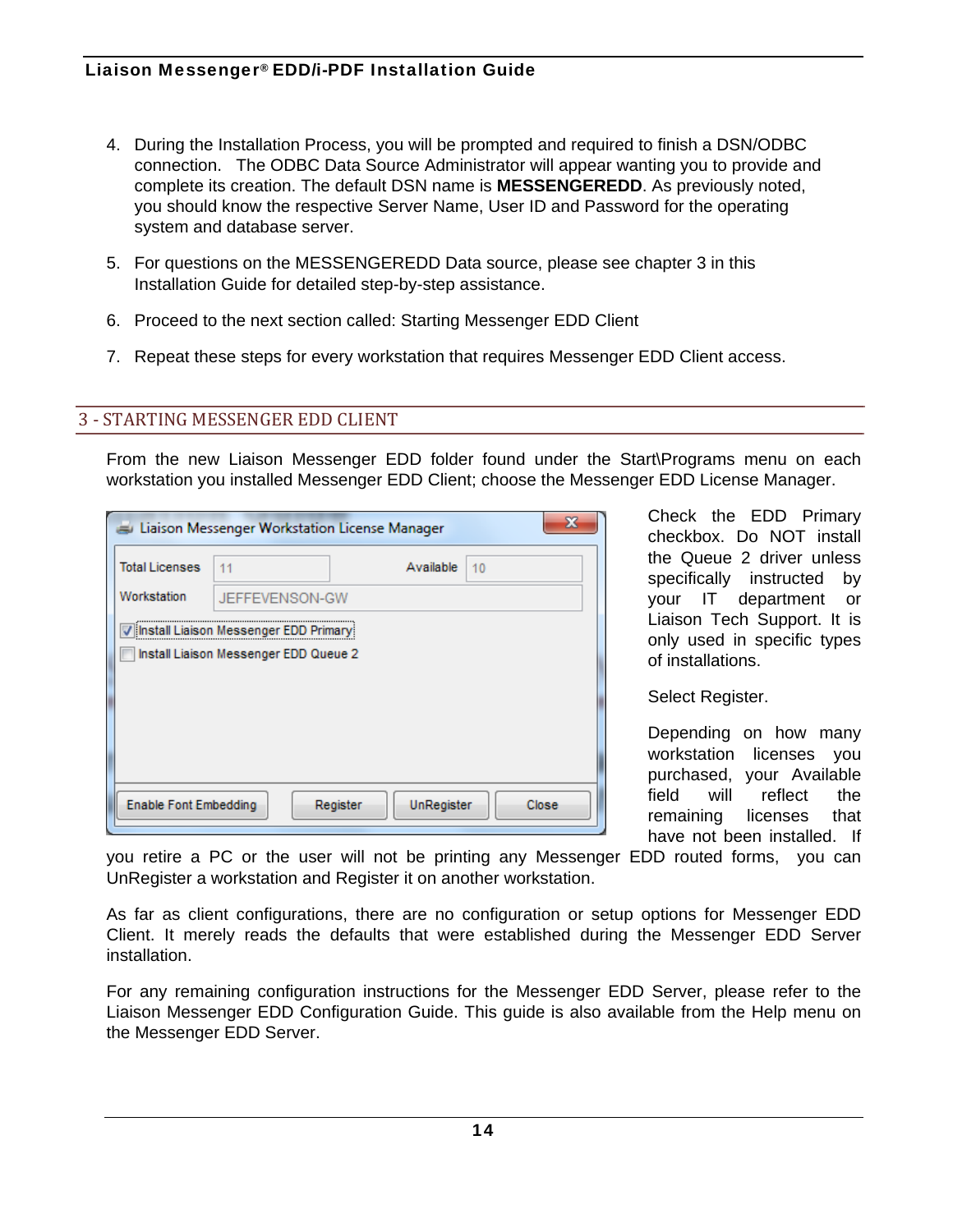## 3 – DEFAULT DATA SOURCE: MESSENGEREDD

#### PERVASIVE.SQL

Starting with v9.x of Pervasive, the Client drivers could not be installed where the Pervasive.SQL Server engine was running. Therefore, Messenger EDD Server will have to reside on a separate machine from where the Pervasive.SQL Server is running.

#### MICROSOFT SQL SERVER

Liaison Messenger works with all version of Microsoft SQL Server through SQL 2008. Always make sure you have all the recommended service packs installed for SQL server and that all workstations are running the same version.

After you select SQL Server, choose the **Finish** button. *And no, you're really not finished... :(*



Unless you are running Sage MAS90/200, Sage PFW, or were instructed by Tech Support, we recommend using one ODBC connection called MESSENGEREDD at the Server and for each workstation. Since the Database is specified in System Configuration for the Server, we dynamically pass the database, user id, and password to the respective server on-demand.

*KEEP IN MIND, YOU WILL NEED TO USE EXACT SAME DSN NAME(S) ON EACH*

| How should SQL Server verify the authenticity of the login ID?                                    |                  |
|---------------------------------------------------------------------------------------------------|------------------|
| With Windows NT authentication using the network login ID.                                        |                  |
| With SQL Server authentication using a login ID and password<br>entered by the user.              |                  |
| To change the network library used to communicate with SQL Server,<br>click Client Configuration. | If you c         |
| Client Configuration                                                                              | what th          |
| Connect to SQL Server to obtain default settings for the<br>additional configuration options.     | passwo<br>next), |
| Login ID: sa                                                                                      | contact          |
| Password: 00000                                                                                   | Adminis          |

*WORKSTATION AS THOSE ON THE EDD SERVER.*

Io not know where the data is or ne Server's name is or what the ord is (you'll need to know this then you will probably need to your IT person or Database strator. Now, if you've already I a DSN name and the Server ck the Next button.

Now, it'll get a bit more technical and intimate, specify your Login method and credentials if needed and choose the **Next** button. Since user names and passwords should be unique and secret, you will have to know the needed information.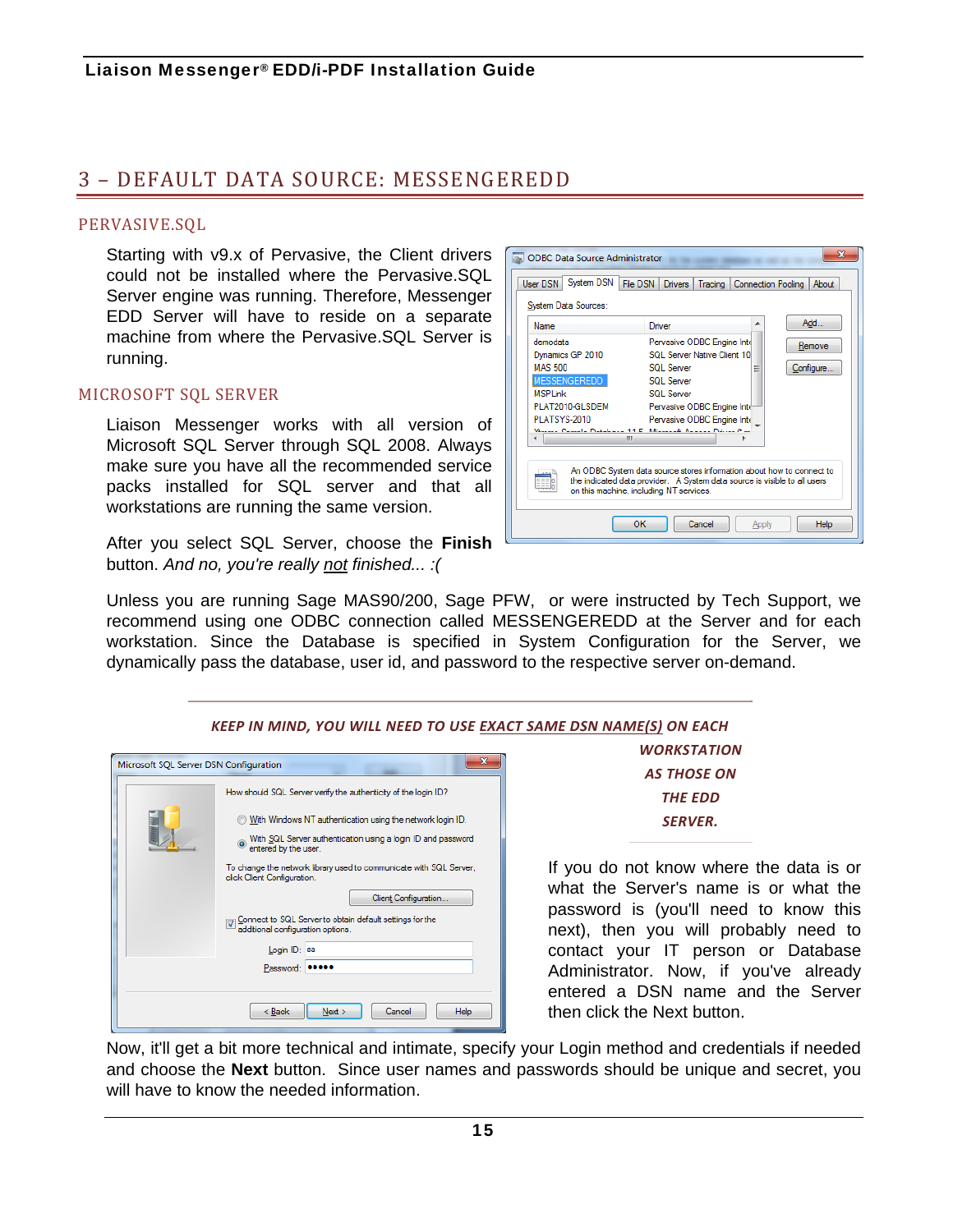If you can proceed to this screen after choosing that Next button, you're doing good. As the DSN Configuration has then successfully validated the information you've just entered.

### **THIS IS THE MOST IMPORTANT PART OF CREATING THE DSN FOR MESSENGER'S PURPOSE. IT ALSO GENERATES THE MOST CALLS IN TO OUR TECH SUPPORT DEPARTMENT.**

#### **YOU MUST SPECIFY THE "DEFAULT DATABASE" FOR EACH DSN CONNECTION.**

### **IF YOU LEAVE IT UNCHECKED AND/OR SPECIFY THE INCORRECT DATABASE, YOU WILL RECEIVE ERRORS AND BECOME A TECH SUPPORT STATISTIC.**

Again, in the provided example we are creating the DSN for the "system" database. For Dynamics GP, this is generally DYNAMICS, which is why we've selected it here. If you are creating the

| Microsoft SQL Server DSN Configuration |                                                                                                                                                                                                                                                                                                                                                                     |
|----------------------------------------|---------------------------------------------------------------------------------------------------------------------------------------------------------------------------------------------------------------------------------------------------------------------------------------------------------------------------------------------------------------------|
|                                        | V Change the default database to:<br>mas500_app<br>Attach database filename:<br>Create temporary stored procedures for prepared SQL statements and<br>drop the stored procedures:<br>© Only when you disconnect.<br>When you disconnect and as appropriate while you are<br>connected.<br>V Use ANSI quoted identifiers.<br>V Use ANSI nulls, paddings and wamings. |
|                                        | Use the failover SQL Server if the primary SQL Server is not<br>available                                                                                                                                                                                                                                                                                           |
|                                        | < <u>B</u> ack<br>Next<br>Cancel<br><b>Help</b>                                                                                                                                                                                                                                                                                                                     |

system DSN for Dynamics SL, then choose that respective database.

 The rest of the settings are based upon your specific configuration, but take the defaults if you are unsure. Select the Next button and proceed to the following screen.

There are no

settings on this screen that are specific to Liaison Messenger, so unless you need to change anything for your specific purpose or system requirement, accept the defaults. When done, you can select the Finish button.

The final steps in creating the DSN is the verification step that everything is A-OK.